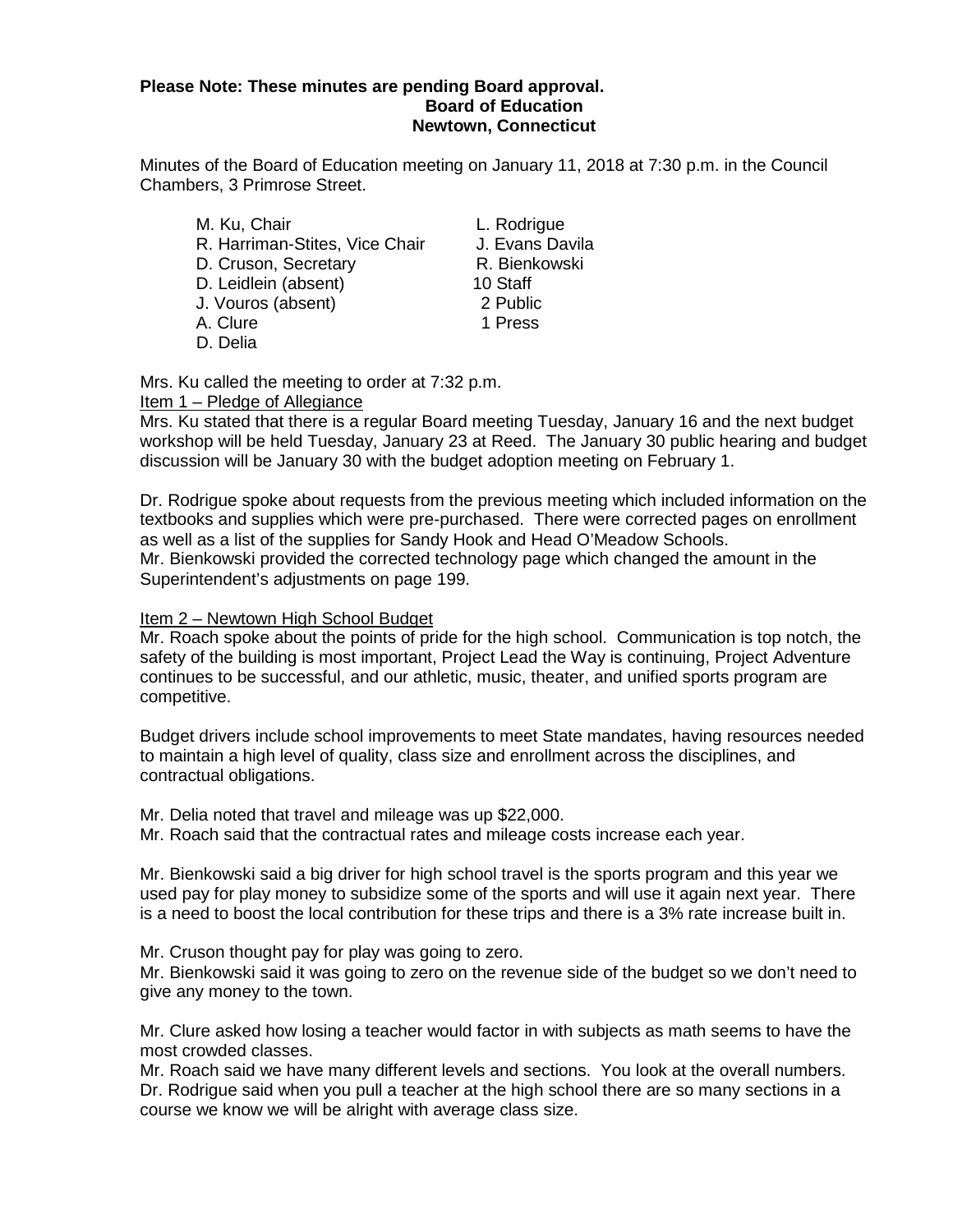Mr. Delia asked how the decision is made on how much money to pay for a sport and if it was even across the boards.

Mr. Roach said that every sport is different and the costs depend on the sport. Football uses more equipment so the cost is more than for cross country which has light uniforms and no equipment. Not every sport needs as much money for their season. Also some sports have competitions which need to cover those costs.

Dr. Rodrigue stated that some have more meets and championships. All sports are not equal with equipment and travel.

Mr. Clure asked if adding another trainer was discussed. Contact sports are held at Treadwell and the high school at the same time.

Dr. Rodrigue said it would be based on need but there are no issues and an additional trainer was not requested.

Mr. Clure said a girls' field hockey player was hurt this fall at Treadwell. It might be good to have an EMT there.

Dr. Rodrigue feels we should discuss what the trainer's role is because there is a distinct difference in what she does compared to medical personnel.

Mr. Clure asked for a discussion to see if there was a need.

Mrs. Ku also asked for this information.

Mr. Clure spoke about the high cost to participate in ice hockey and thought there might be a way to help parents with this cost.

Dr. Rodrigue would like Matt Memoli to weigh into this subject.

Mr. Clure also asked about the expense for participation in the marching band.

Mr. Bienkowski said we do fund instruments and the big cost items but not the day-to-day operation.

Dr. Rodrigue said we support the large instruments with the highest costs by leasing them.

Mrs. Harriman-Stites referred to the instructional supplies cost for the biomedical courses. Mr. Roach confirmed that and mentioned that we received a \$9,900 grant toward that program.

Mrs. Harriman-Stites asked what was important to him that did not get in the high school budget.

Mr. Roach said this is a fair budget and the high school was in a very good spot.

Mr. Clure thought the Athletic Director's salary was part of central office.

Mr. Bienkowski said it is included in the high school budget.

Mr. Delia asked if he played a role in the middle school sports.

Mr. Bienkowski said his position is not accounted for in the middle school budget.

Mr. Clure asked if he could be listed in the middle school and high school. Mrs. Harriman-Stites felt it just matters what his job description is and that he reports to the superintendent.

Mr. Delia thought that if we pull a little money from the high school budget that savings could go into the sports program.

Mrs. Ku suggested looking into that for the last discussion.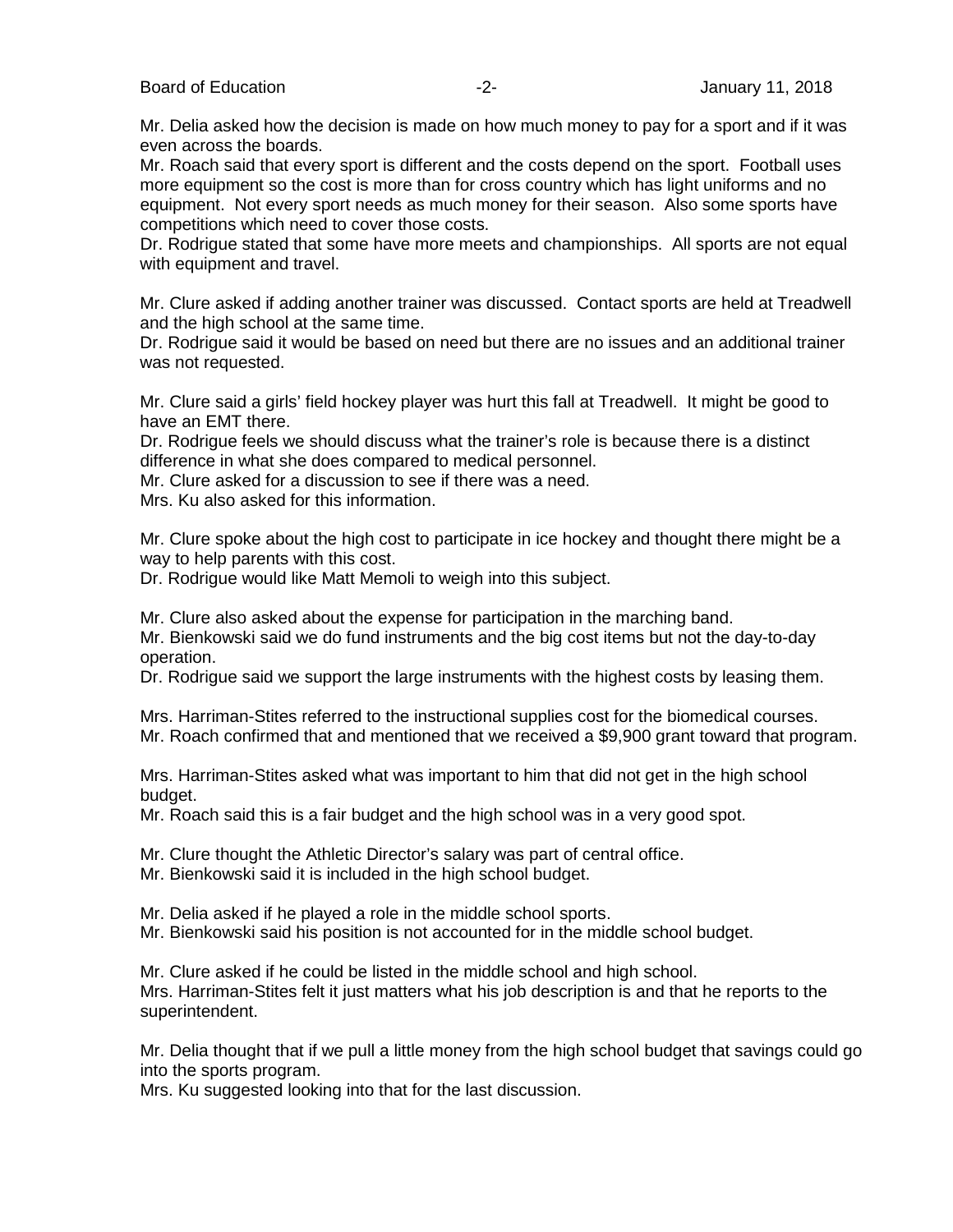## Board of Education **-3-** Figure 2018 **January 11, 2018**

### Item 3 – Special Education Budget

Mrs. Petersen spoke about the special education budget. As of this week we have 581 special education students which are 13% of our school population. We are following the state trend of going up.

Mr. Delia asked what steps we can take to address the cost of tuition.

Mrs. Petersen said we piloted two programs to address students out-placed and both have been very successful. Due to the Novo Grant we implemented a program at the high school level and were able to hire another special education teacher to help students in the district.

Mrs. Ku asked if it also affected the homebound tutoring costs.

Mrs. Petersen said we have reduced homebound tutoring but many have medical issues where they cannot come to school.

## Item 4 –Pupil Personnel Budget

Mrs. Petersen added two of the four elementary counselors to her budget. Two are from the Novo Grant. The Reed counselor, also on a grant, was moved to her budget.

Mrs. Harriman-Stites said it would be helpful to get a clearer picture of the services at each school, what we are offering in our budget or a grant, and also for how many years the positions are funded.

Mr. Delia asked if we were prepared for the ELL students. Mrs. Petersen said we currently have two students from Puerto Rico. She is the homeless liaison for the district which is why she had to report it to the state.

Mrs. Ku asked if there was anything she wanted in her budget. Mrs. Petersen said this was a good budget and is proud of what we have maintained. She would only look to have a program with other districts.

## Item 5 – Health Budget

Head Nurse, Anne Dalton, spoke about the health budget. There are nine nursing offices in the district and they continue to see a high volume of students but it is coming down gradually. Most of the budget changes are extra time for nurses. Unified sports need nurses and they are also sending nurses to Washington with the middle school trip.

Mr. Clure said more students at the middle school are involved in sports which could cause a possible increase in visits to the nurse's office.

Mrs. Dalton said she expected that they have seen some sports injuries. At this time we do not have a nurse at the middle school for afterschool sports.

Mr. Delia spoke about unified sports starting at the middle school.

Mrs. Dalton said a nurse is required for the high school group because there are a number of students who have active seizure disorders.

## Item 6 – Curriculum Budget

Mrs. Evans Davila said this budget has been planned according to needs in the district and leadership goals around social emotional learning and concept based instruction as well as preparation of NGSS and the expansion of world language.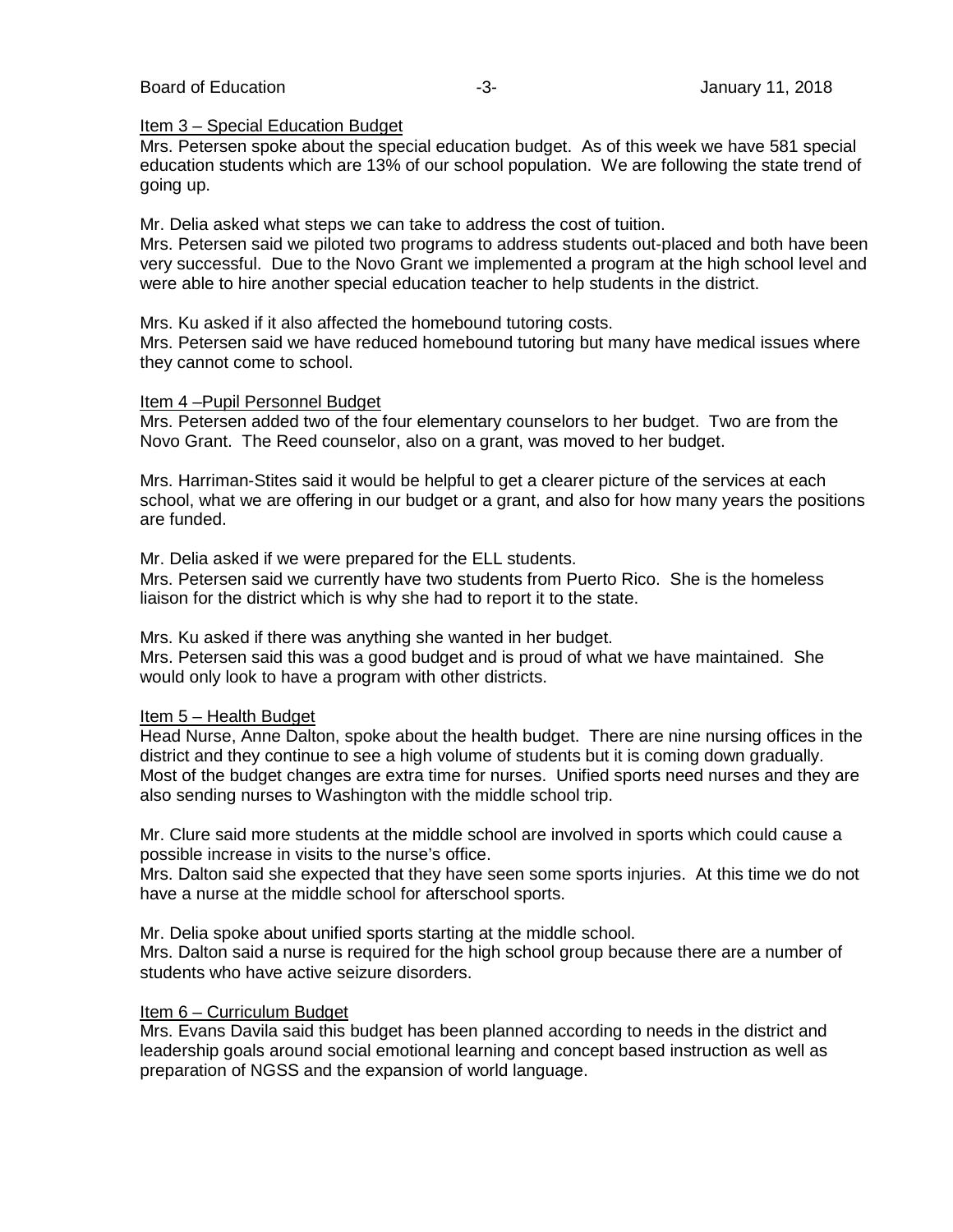Board of Education **Francisco Community** 11, 2018 **-4-** January 11, 2018

Mr. Cruson questioned the elementary foreign language curriculum writing and if it would be less hours if both the grade three and grade four Spanish curriculum writing was done at the same time.

Mrs. Evans Davila said we were taking an existing curriculum and converting it to conceptbased over the summer. That would not work for this year.

Mr. Delia asked about the TEAM program for provisional certification which is not being funded any longer and if we will do this in-house.

Mrs. Evans Davila said there was conflicting information coming to us. It is staying in place and we have been given different pathways to do what we are doing now, go with something the RESCS have developed or develop our own pathway.

Mr. Clure asked if any of the workshops included things that other districts are doing that they are getting success with possibly related to social media and cell phones.

Mrs. Evans Davila said that tech is involved in legal seminars and share with the A-team and security. In Title IX coordinator training we discuss whether the SEL curriculum had addressed interacting with others. She is not looking to sending people to those.

Dr. Rodrigue said that principals bring in consultants to faculty meetings and professional development days have had speakers. Staff could also put in for a conference that fits their needs.

Mr. Delia asked who was being paid to attend the NGSS summer institutes. Mrs. Evans Davila said the Connecticut Science Center is coming to Newtown.

Item 7 – Public Participation

Mr. Delia complimented the departments for their collaboration on the budget and consideration of the Board.

MOTION: Mr. Clure moved that the meeting adjourn. Mrs. Harriman-Stites seconded. Motion passes unanimously.

Item 8 – Adjournment The meeting adjourned at 10:00 p.m.

Respectfully submitted:

\_\_\_\_\_\_\_\_\_\_\_\_\_\_\_\_\_\_\_\_\_\_\_\_\_\_\_\_\_\_\_\_\_\_\_ Daniel J. Cruson, Jr. **Secretary**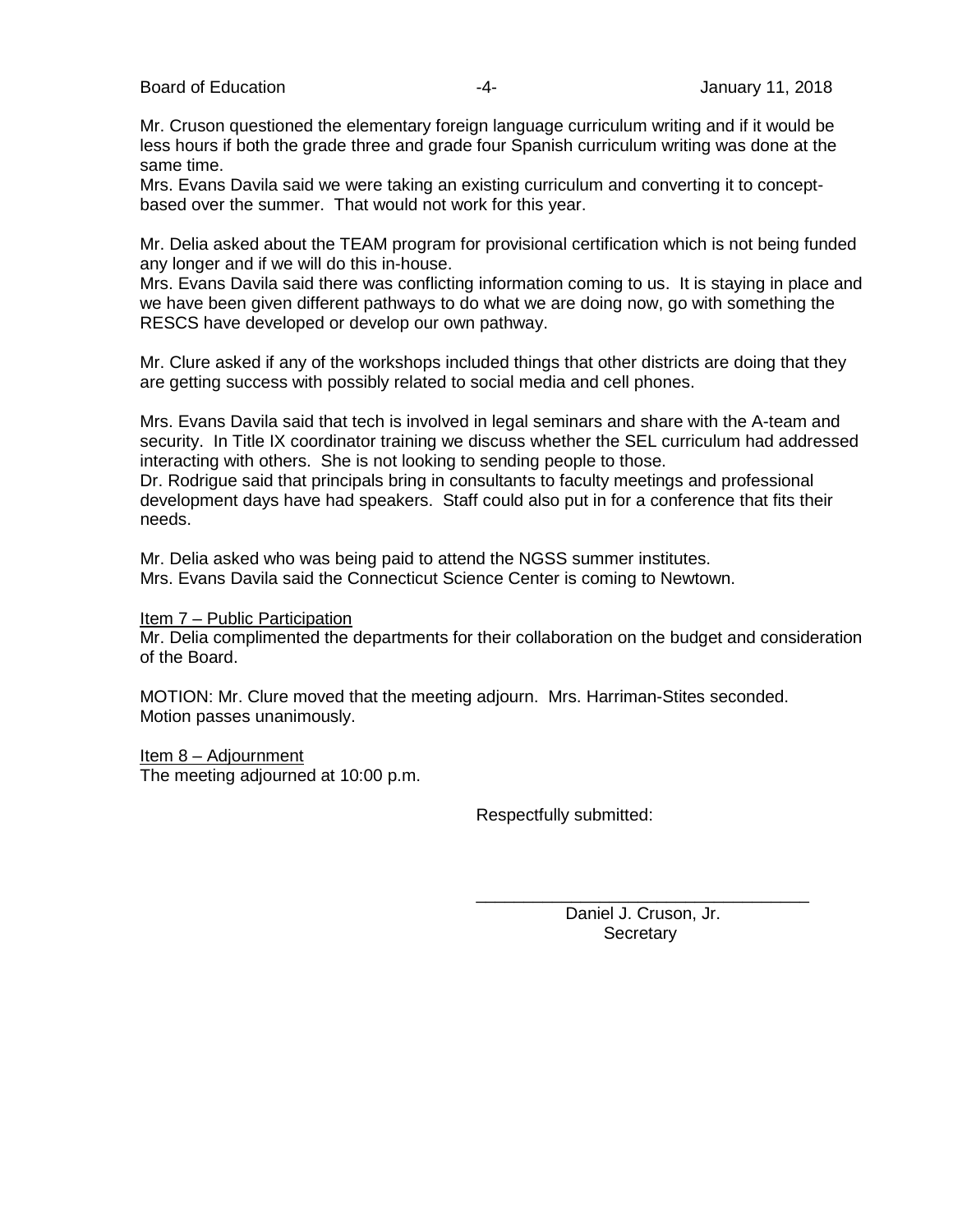# **Newtown High School** 2018-2019 Budget Presentation

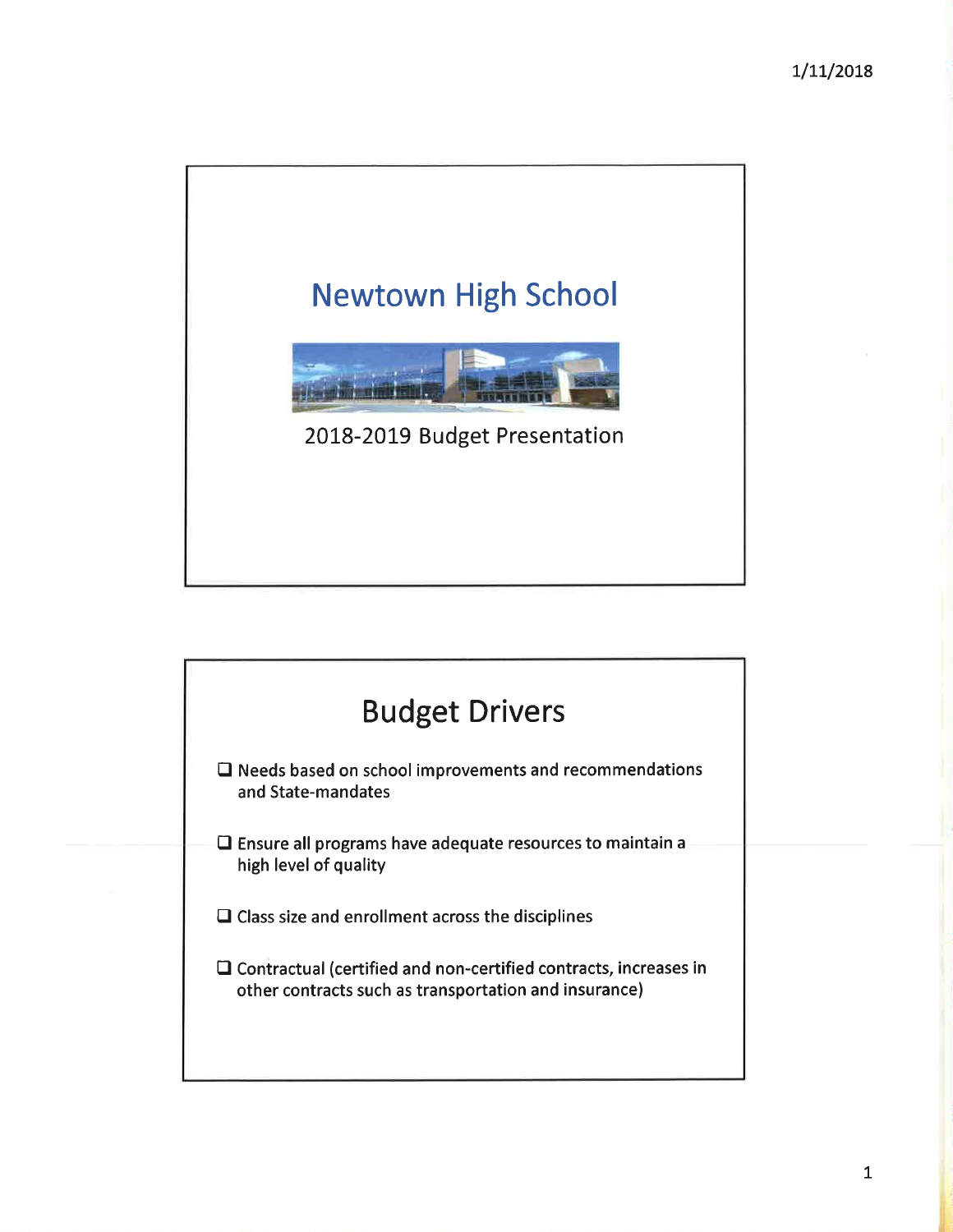# Proposed 2018-2019 Budget

# **Reductions**

# **❖ 4.00 FTE**

- $\checkmark$  1 FTE-English Teacher
- $\checkmark$  1 FTE -Science Teacher
- $\checkmark$  1 FTE- Math Teacher
- $\checkmark$  1 FTE -World Language Teacher- (Chinese)

# **Adds**

# ❖ Athletics

- ✓ Cross Country Assistant Coach (Girls Team)
- $\checkmark$  Golf Cart

# ❖ Music

- $\checkmark$  Double Bass
- $\checkmark$  Bass Clarinet

## ❖ Course

√ Project Lead the Way- (Bio Medical)

| <b>Class sizes and enrollment</b> |                 |                                  |         |                 |                                     |         |
|-----------------------------------|-----------------|----------------------------------|---------|-----------------|-------------------------------------|---------|
|                                   |                 |                                  |         |                 |                                     |         |
|                                   |                 |                                  |         |                 |                                     |         |
|                                   |                 |                                  |         |                 |                                     |         |
|                                   |                 |                                  |         |                 |                                     |         |
|                                   |                 |                                  |         |                 | 2018-2019 Projected (1565 Students) |         |
|                                   |                 | 2017-2018 Actual (1625 Students) |         |                 |                                     |         |
|                                   | <b>Students</b> | <b>Sections</b>                  | Average | <b>Students</b> | <b>Sections</b>                     | Average |
| Department                        | (FTE)           | (FTE)                            |         | $($ FTE $)$     | (FTE)                               |         |
| <b>English</b>                    | 1661            | 78.5                             | 21.2    | 1597            | 73.5                                | 21.7    |
| <b>Math</b>                       | 1621            | 79.0                             | 20.5    | 1565            | 74.0                                | 21.1    |
|                                   | 1752            | 86.0                             | 20.4    | 1685            | 82.0                                | 20.5    |
| <b>Science</b>                    | 1721            | 77.0                             | 22.4    | 1655            | 77.0                                | 21.5    |
| <b>Social Studies</b>             |                 |                                  |         | 1164            | 58.0                                | 20.1    |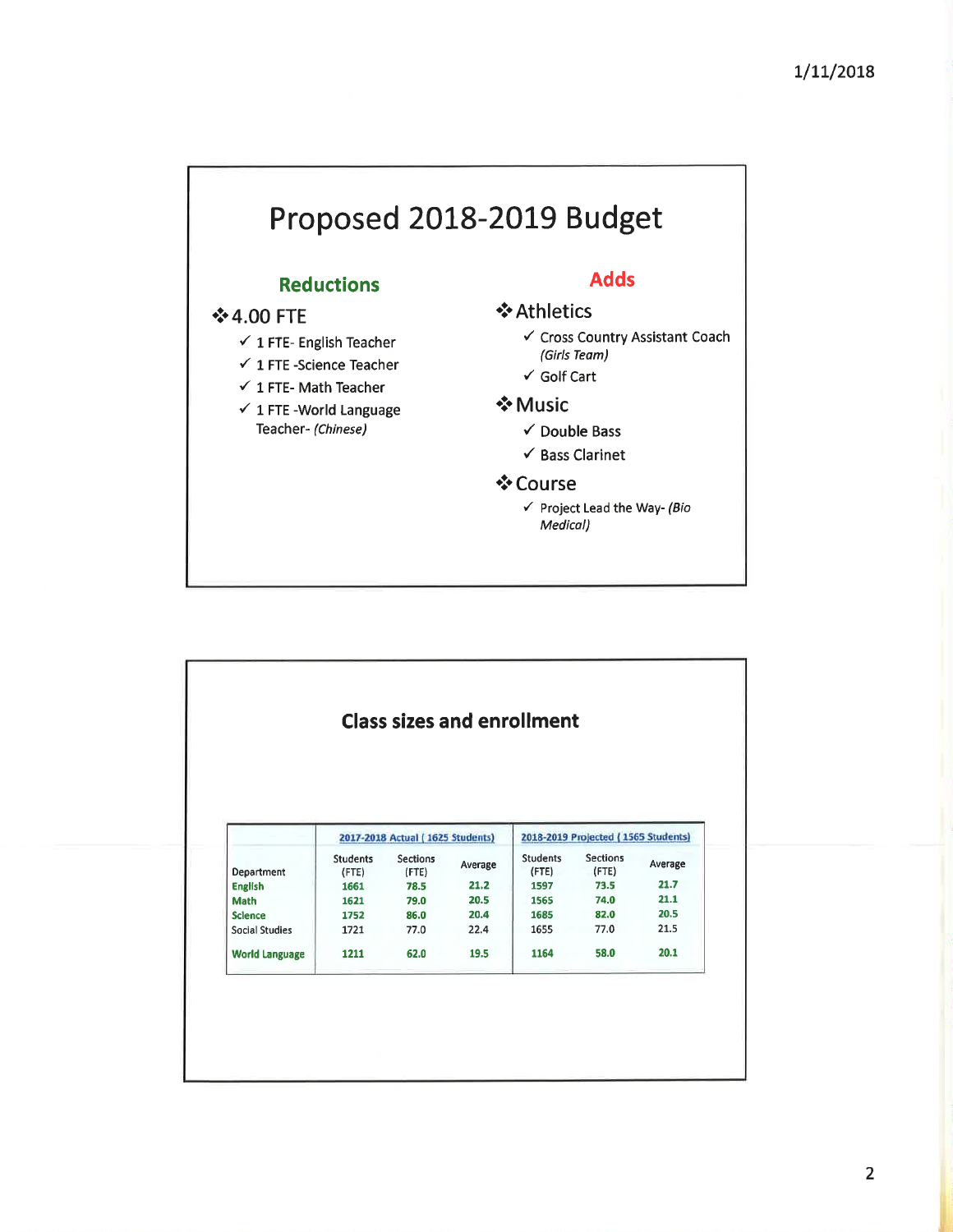

# Percentage of District SPED Students Compared to State

\*2017-18 State Percentage unavailable until 5/2018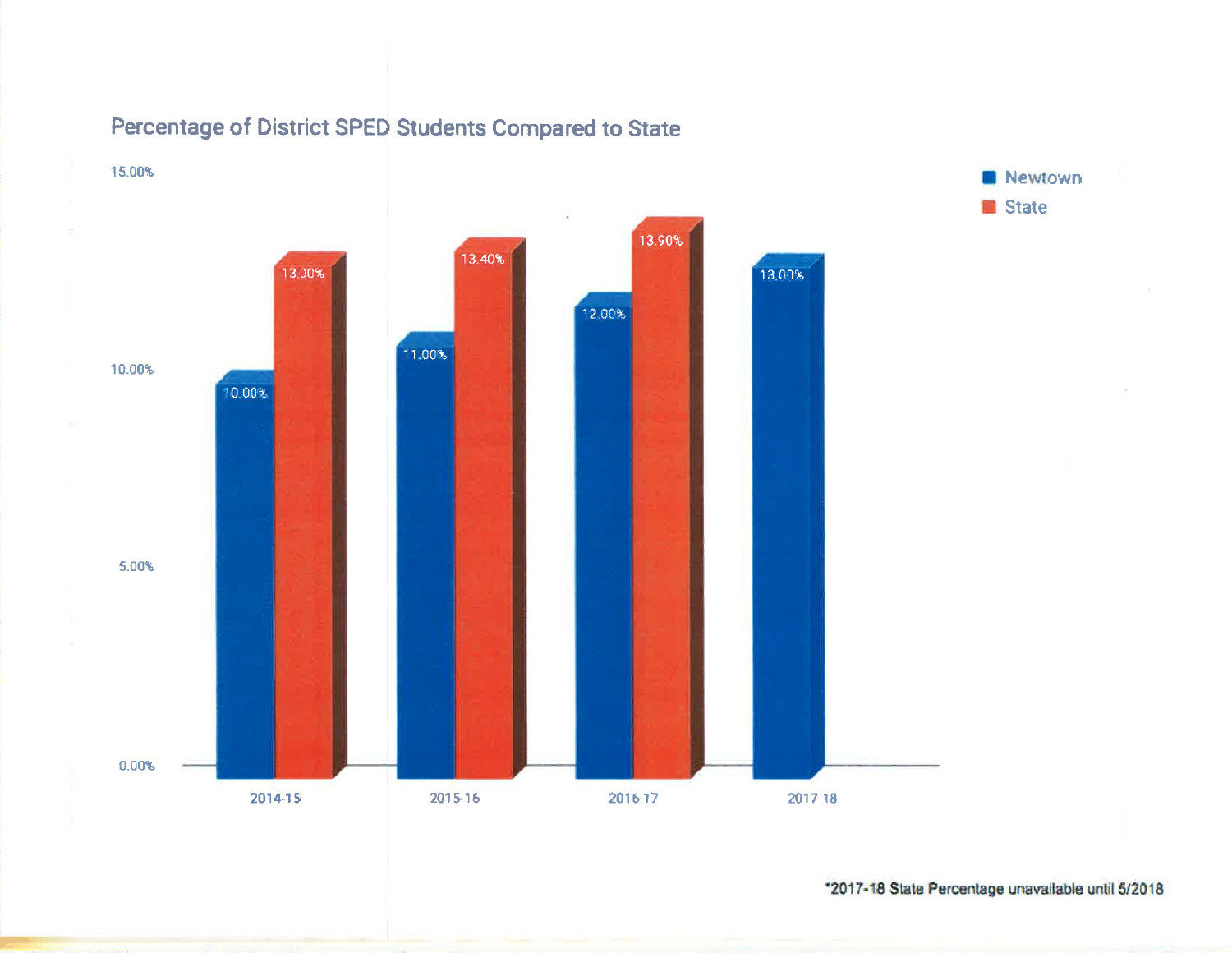# **District SPED Numbers**



\*\*\* 1/11/18-581 Students

\*\* 29 students moved into district since 7/1/17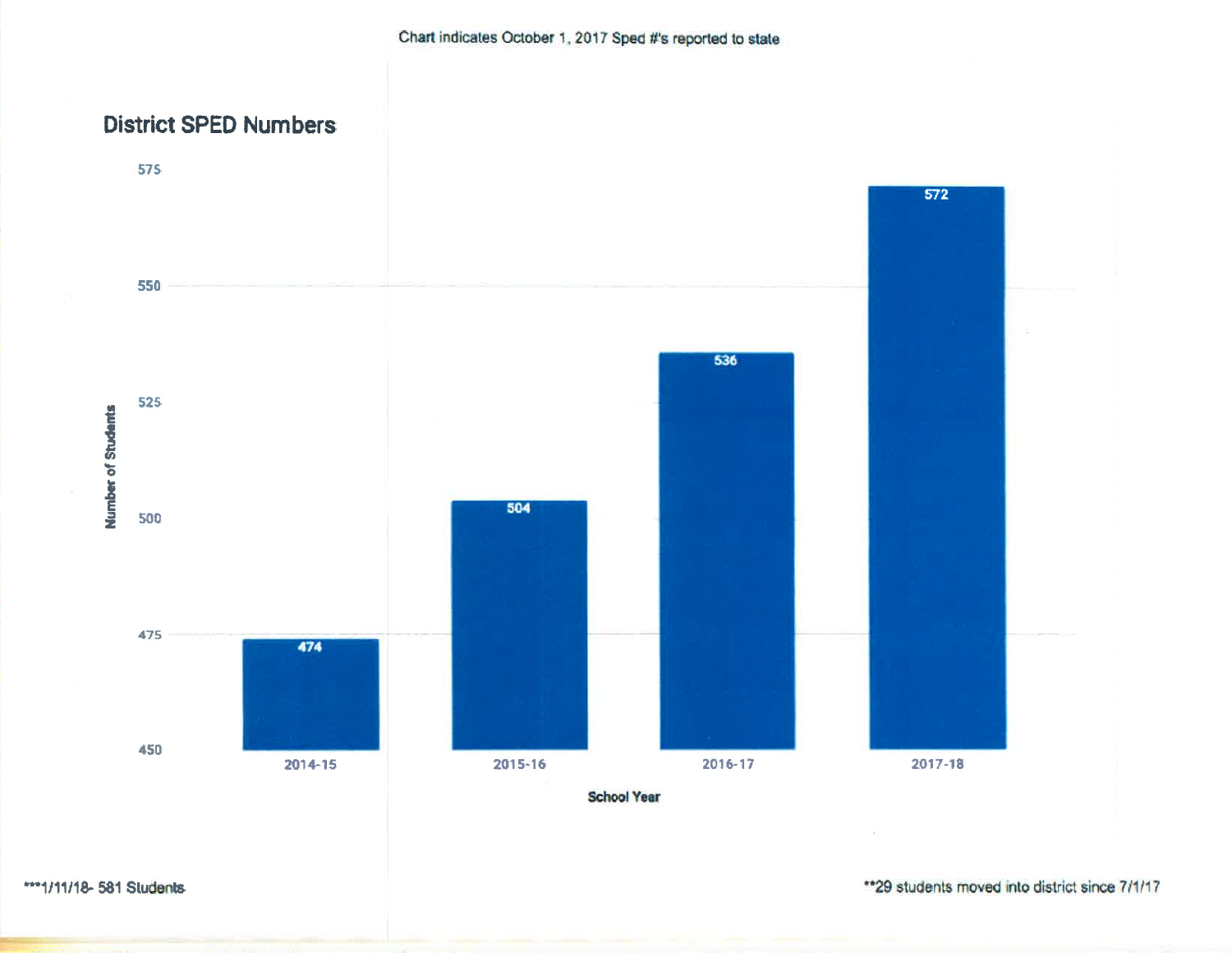# BUDGET DIRECTION FOR \$265,000 OF PURCHASES FROM THIS YEARS EXPENDITURE **BALANCE TO REDUCE NEXT YEARS BUDGET (2017-18)**

|                      | <b>17-18 Reductions</b><br>Approvals Granted 4/7/17 |    |         |
|----------------------|-----------------------------------------------------|----|---------|
| Phase I              |                                                     |    |         |
| <b>HAW</b>           | <b>Supplies - Paper</b>                             | \$ | 1,982   |
| Tech                 | Supplies - Sophos                                   | \$ | 28,000  |
| <b>MS</b>            | <b>Textbooks</b>                                    | \$ | 10,408  |
| Curriculum           | <b>Textbooks</b>                                    | \$ | 69,000  |
| НS                   | Equip - Science microscopes                         | \$ | 3,756   |
| HS                   | <b>Equip - Music instruments</b>                    | \$ | 10,228  |
| Security             | Equip - Radios, batteries                           | \$ | 2,814   |
| Plant                | Equip - 2 snow blowers                              | \$ | 8,000   |
| Plant                | Equip - HAW Tables & chairs                         | \$ | 5,500   |
| <b>Phase I Total</b> |                                                     |    | 139,688 |

# **Approvals Granted 4/26/17**

| Phase II              |                                        |   |        |
|-----------------------|----------------------------------------|---|--------|
| <b>MS</b>             | Repairs - Art Kiln                     |   | 2,000  |
| <b>MS</b>             | <b>Supplies - Tech Printerbot</b>      | S | 2,394  |
| <b>MS</b>             | <b>Supplies - Math Document camera</b> | S | 225    |
| <b>MS</b>             | <b>Supplies - PE</b>                   | S | 1,000  |
| Security              | Supplies - guide booklets              | S | 1,158  |
| Plant                 | Equip MG - Replace Café tables         |   | 22,000 |
| <b>Phase II Total</b> |                                        |   | 28,777 |

# Approvals Granted 5/8/17

| Phase III              |                        |          |
|------------------------|------------------------|----------|
| <b>HAW</b>             | <b>Textbooks</b>       | \$19,105 |
| <b>SHS</b>             | <b>Textbooks</b>       | \$14,000 |
| <b>MG</b>              | Textbooks              | \$13,748 |
| <b>HOM</b>             | <b>Textbooks</b>       | \$11,634 |
| <b>RIS</b>             | <b>Textbooks</b>       | \$10,910 |
| нs                     | Textbooks              | \$17,130 |
| <b>MS</b>              | Equip - Stand up desks | \$7,658  |
| Tech                   | Equip - Technology     | \$2,350  |
| <b>Phase III Total</b> |                        | 96.535   |

| Total to date                                    | \$265,000 |
|--------------------------------------------------|-----------|
|                                                  |           |
| Still to determine (part of \$265,000 reduction) |           |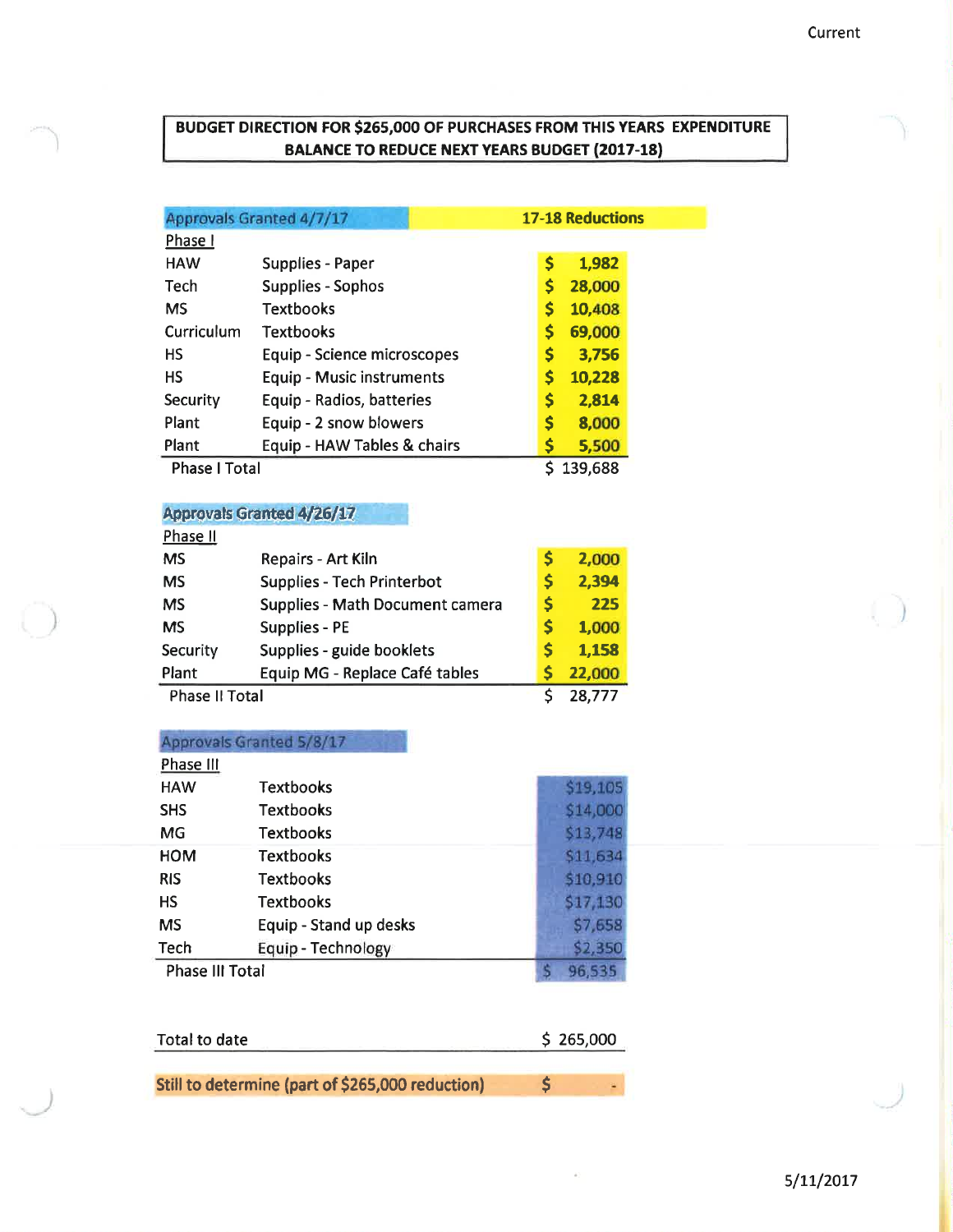# BUDGET DIRECTION FOR \$265,000 OF PURCHASES FROM THIS YEARS EXPENDITURE **BALANCE TO REDUCE NEXT YEARS BUDGET (2017-18)**

|            | Supplies & Repair in 2016-17           |          |
|------------|----------------------------------------|----------|
| <b>HAW</b> | <b>Supplies - Paper</b>                | \$1,982  |
| <b>MS</b>  | <b>Repairs - Art Kiln</b>              | \$2,000  |
| <b>MS</b>  | <b>Supplies - Tech Printerbot</b>      | \$2,394  |
| <b>MS</b>  | <b>Supplies - Math Document camera</b> | \$225    |
| <b>MS</b>  | <b>Supplies - PE</b>                   | \$1,000  |
| Tech       | <b>Supplies - Sophos</b>               | \$28,000 |
| Security   | Supplies - guide booklets              | \$1,158  |
|            |                                        | \$36.759 |

#### Textbooks in 2016-17

| <b>HAW</b>  | <b>Textbooks</b> | \$19,105  |
|-------------|------------------|-----------|
| <b>SHS</b>  | <b>Textbooks</b> | \$14,000  |
| MG          | <b>Textbooks</b> | \$13,748  |
| <b>HOM</b>  | <b>Textbooks</b> | \$11,634  |
| <b>RIS</b>  | <b>Textbooks</b> | \$10,910  |
| <b>MS</b>   | <b>Textbooks</b> | \$10,408  |
| <b>HS</b>   | <b>Textbooks</b> | \$17,130  |
| <b>CURR</b> | <b>Textbooks</b> | \$69,000  |
|             |                  | \$165,935 |

#### Equipment in 2016-17

| <b>MS</b> | Equip - Stand up desks             | \$7,658  |
|-----------|------------------------------------|----------|
| <b>HS</b> | <b>Equip - Science microscopes</b> | \$3,756  |
| <b>HS</b> | <b>Equip - Music instruments</b>   | \$10,228 |
| Tech      | Equip - Technology                 | \$2,350  |
| Security  | Equip - Radios, batteries          | \$2,814  |
| Plant     | Equip - 2 snow blowers             | \$8,000  |
| Plant     | Equip - HAW Tables & chairs        | \$5,500  |
| Plant     | Equip MG - Replace Café tables     | \$22,000 |
|           |                                    | \$62,306 |

| Total to date | \$265,000 |
|---------------|-----------|
|               |           |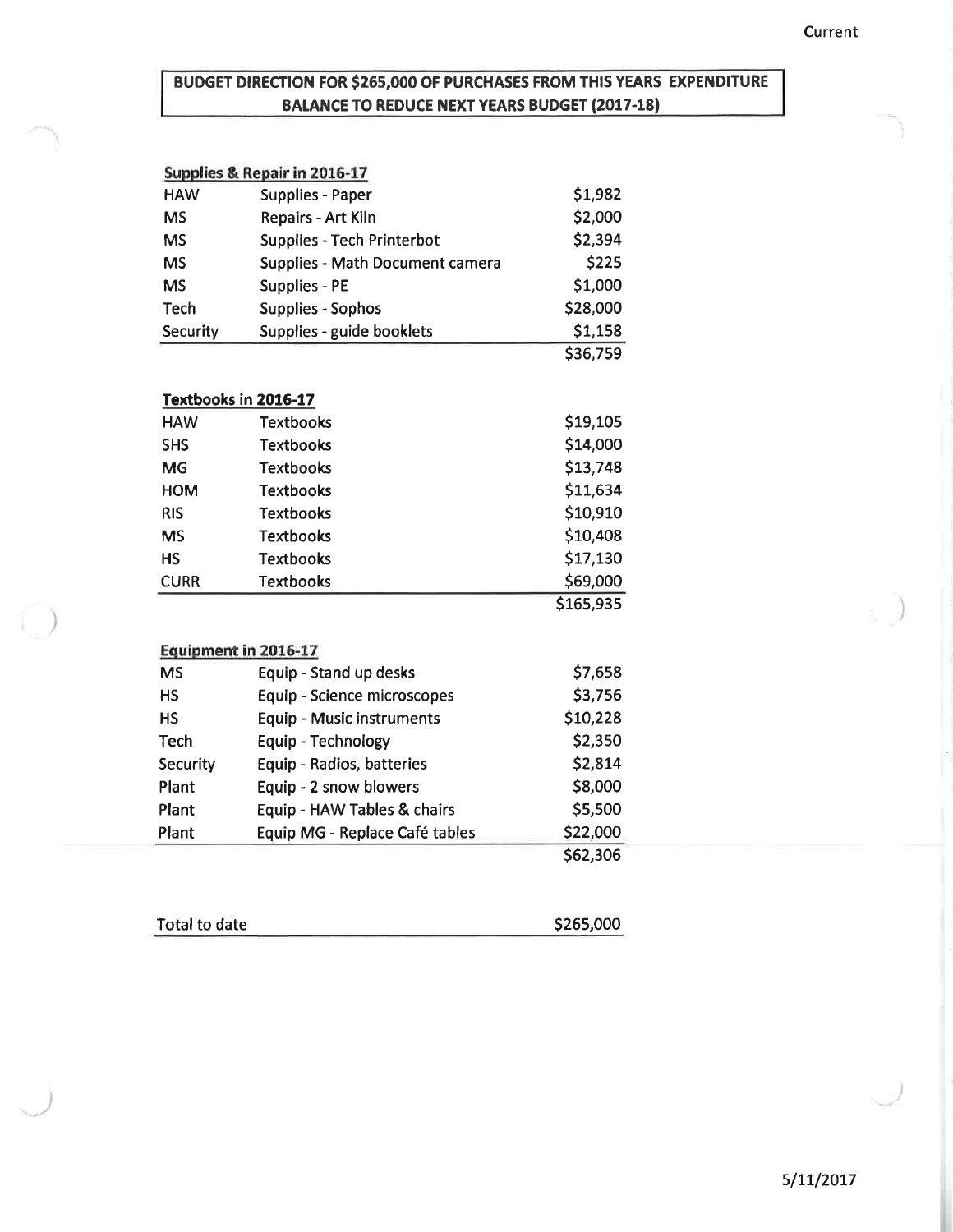# **NEWTOWN PUBLIC SCHOOLS<br>NEWTOWN, CONNECTICUT**

| FY 2017 BUILDING & SITE MAINTENANCE PROJECTS -            |                         | <b>Budgeted</b> | <b>Transfers</b>        | <b>Actual</b> |               |                    | <b>Balance</b> |
|-----------------------------------------------------------|-------------------------|-----------------|-------------------------|---------------|---------------|--------------------|----------------|
| Acct # 1-001-90-094-3501-0000                             |                         |                 |                         |               |               |                    |                |
| <b>HAWLEY SCHOOL</b>                                      |                         |                 |                         |               |               |                    |                |
| REPLACE CARPETING IN LIBRARY AND MAIN OFFICE              | \$                      | 18,000          |                         | \$            | 21,881        | \$                 | (3, 881)       |
| PAVE DRIVE REAR 48 WING TO ESCAPE PATH                    | \$                      | 25,000          |                         | \$            | 24,500 \$     |                    | 500            |
|                                                           |                         |                 |                         |               |               |                    |                |
|                                                           | \$                      | 43,000          | \$                      | \$            | $46,381$ \$   |                    | (3, 381)       |
| Acct # 1-001-90-094-3502-0000                             |                         |                 |                         |               |               |                    |                |
| <b>SANDY HOOK SCHOOL</b>                                  |                         |                 |                         |               |               |                    |                |
| <b>NONE</b>                                               | \$                      |                 |                         | \$            |               | \$                 |                |
|                                                           | s                       | L)              | \$                      | S             |               | \$                 |                |
| Acct #1-001-90-094-3503-0000                              |                         |                 |                         |               |               |                    |                |
| <b>MIDDLE GATE SCHOOL</b>                                 |                         |                 |                         |               |               |                    |                |
| REPLACE STAGE LIGHTING                                    | \$                      | 6,000           |                         | \$            | $6,000$ \$    |                    |                |
| <b>REPAINT OVERHANGS AT ENTRANCES</b>                     | \$                      | 15,000          |                         | \$            | 12,000        | $\pmb{\mathsf{s}}$ | 3,000          |
| <b>DUCTLESS SPLITS - LIBRARY</b>                          | $\overline{\mathbf{S}}$ |                 |                         | Ŝ             | 23,500        | $\blacksquare$     | (23, 500)      |
|                                                           |                         |                 |                         |               |               |                    |                |
|                                                           | \$                      | 21,000          | $\overline{\mathbf{s}}$ | \$            | $41,500$   \$ |                    | (20, 500)      |
| Acct # 1-001-90-094-3504-0000                             |                         |                 |                         |               |               |                    |                |
| <b>HEAD O'MEADOW SCHOOL</b>                               |                         |                 |                         |               |               |                    |                |
|                                                           |                         |                 |                         |               |               |                    |                |
| REPAIR PAVING AND INSTALL CURBING NEXT TO CATCH BASIN     | \$                      | 15,000          |                         | \$            | $18,243$ \$   |                    | (3, 243)       |
| DECOMMISION PRESSURIZED WATER VESSEL / INSTALL VFD MOTORS | \$                      |                 |                         | s             | 44,000        | l s                | (44.000)       |
|                                                           |                         |                 |                         |               |               |                    |                |
|                                                           | S.                      | 15,000          | $\$$                    | S             | 62,243        | l s                | (47, 243)      |
| Acct # 1-001-90-094-3505-0000                             |                         |                 |                         |               |               |                    |                |
| <b>REED INTERMEDIATE SCHOOL</b>                           |                         |                 |                         |               |               |                    |                |
| REPLACE CAFÉ' SOUND SYSTEM                                | \$                      | 22,000          |                         | \$            | 21,324        | l S                | 676            |
| SCRAPE AND PAINT EXTERIOR LINTELS - WINDOWS AND DOORS     |                         |                 | s                       | s             | 30,000        | B                  | (30,000)       |
| REFINISH HARDWOOD STAGE AND STAIRS                        |                         |                 | $\mathbb{S}$            | S             | 18,000        | l \$               | (18,000)       |
|                                                           | \$                      | $22,000$ \$     | ×                       | $\sqrt{3}$    | 69,324 \$     |                    | (47, 324)      |
|                                                           |                         |                 |                         |               |               |                    |                |

 $16-17$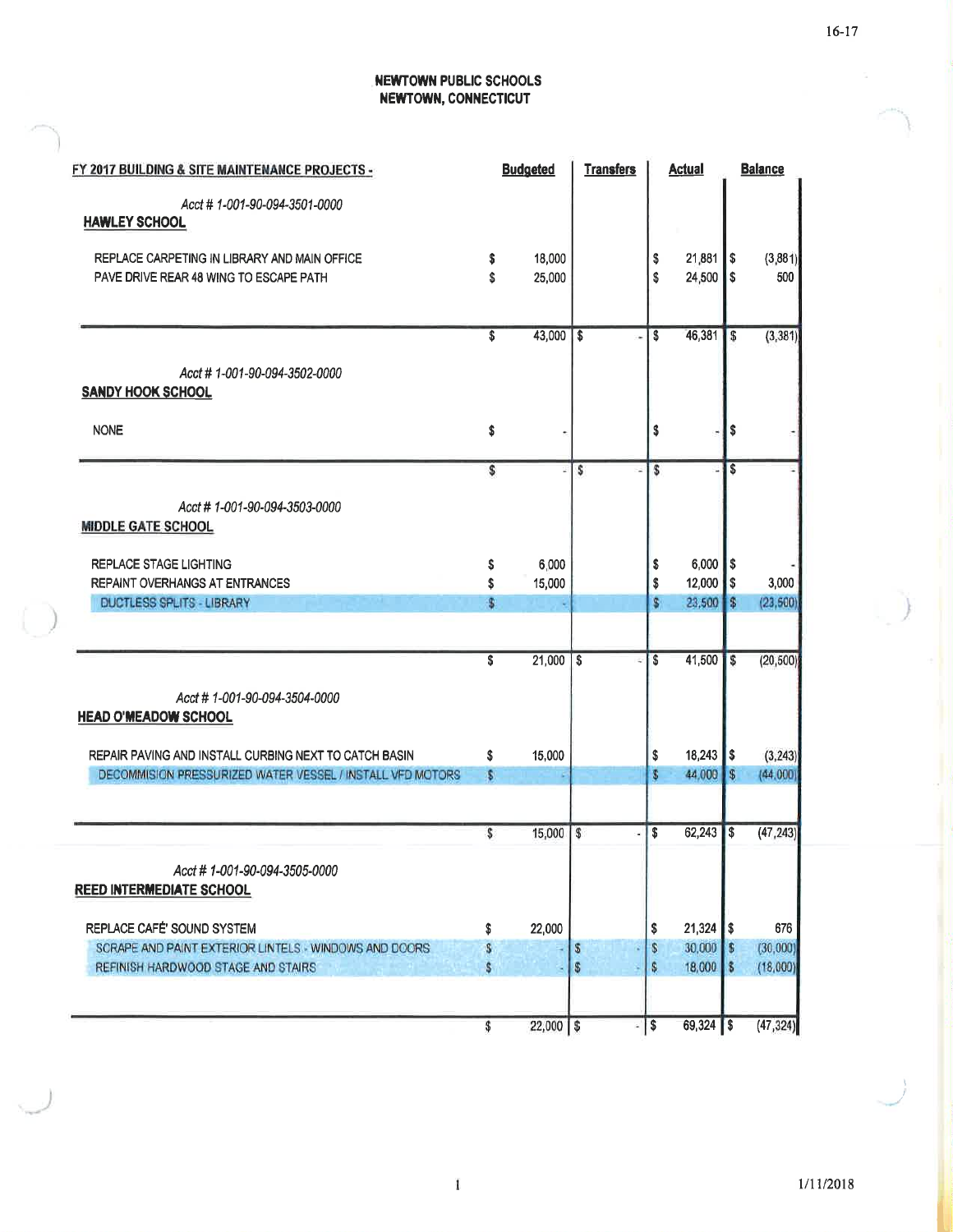#### **NEWTOWN PUBLIC SCHOOLS** NEWTOWN, CONNECTICUT

| FY 2017 BUILDING & SITE MAINTENANCE PROJECTS -        |    | <b>Budgeted</b> | <b>Transfers</b> |              | <u>Actual</u>          |     | <b>Balance</b> |
|-------------------------------------------------------|----|-----------------|------------------|--------------|------------------------|-----|----------------|
| Acct # 1-001-90-094-3506-0000                         |    |                 |                  |              |                        |     |                |
| <b>MIDDLE SCHOOL</b>                                  |    |                 |                  |              |                        |     |                |
| INSTALL TWO CARD ACCESS READERS                       | \$ | 6,000           |                  | S            | 7,513                  | l S | (1, 513)       |
| UPGRADE C-WING BATHROOMS - MAIN FLOOR                 | S  | 18,000          |                  | \$           | $16,613$ \$            |     | 1,387          |
| REPLACE STAIR TREADS AT A-WING FRONT STAIR            | Ŝ  | 10,000          |                  | \$           | 7,300                  | l S | 2,700          |
| REMOVE 2000 GALLON OIL TANK                           | Ŝ  | 10,000          |                  | \$           | 10,000                 | l S |                |
| REPLAGE A GYM SOUND SYSTEM                            | đ  |                 | s                | \$           | 8,188 \$               |     | (8.188)        |
| REPLACE CAFE' SOUND SYSTEM                            | s  |                 | S                | s            | $10.482$ \$            |     | (10.482)       |
| INSTALL CURBING AND PAVING AT C WING - DETERIORATED   | Ś  |                 | S                | s            | 49,000                 | l s | (49,000)       |
|                                                       | \$ | 44,000          | S<br>ä,          | \$           | 109,096                | \$  | (65,096)       |
|                                                       |    |                 |                  |              |                        |     |                |
| Acct # 1-01-90-094-3507-0000<br><b>HIGH SCHOOL</b>    |    |                 |                  |              |                        |     |                |
| REPAINT LOCKERS - MULTI YEAR PROJECT                  | \$ | 15,000          |                  | \$           | 15,000                 | \$  |                |
| REPLACE STAIR TREADS / LANDING C-WING STAIRWELL       | Ŝ  | 10,000          |                  | \$           | 9,278                  | s   | 722            |
| REPLACE AUTO CHLORINATOR - SWIMMING POOL              | Ŝ  | 12,000          |                  | \$           | $11,420$ \$            |     | 580            |
| REPLACE BRADLEY SINKS - BOYS LOCKER ROOM IMPROVEMENTS | \$ | 10,000          |                  | \$           | $10,700$ \$            |     | (700)          |
| REPLACE STAIR TREADS / LANDING B-WING FRONT           | \$ |                 |                  | \$           | $10,000$ $\frac{1}{5}$ |     | (10,000)       |
| REPAINT LOCKERS - MULTI YEAR PROJECT                  | 5  |                 |                  | s            | 15,000 \$              |     | (15,000)       |
| <b>REPLACE LOBBY FLOORING</b>                         | Ś. |                 |                  | \$           | 40,000 \$              |     | (40,000)       |
|                                                       | \$ | 47,000          | $\mathbf{s}$     | \$           | 111,398                | \$  | (64, 398)      |
|                                                       |    |                 |                  |              |                        |     |                |
| Acct #1-001-90-094-3508-0000<br><b>SYSTEM WIDE</b>    |    |                 |                  |              |                        |     |                |
| REPAVE WHAREHOUSE PARKING LOT, DRIVE AND STAIRS       | \$ |                 |                  |              |                        | \$  |                |
|                                                       |    |                 |                  |              |                        |     |                |
|                                                       | S  |                 | \$               | $\mathbf{s}$ |                        | \$  |                |
|                                                       |    |                 |                  |              |                        |     |                |
| <b>TOTAL BUILDING &amp; SITE MAINTENANCE PROJECTS</b> | \$ | $192,000$   \$  |                  | s            | $439.942$ \$           |     | (247, 942)     |

2017-18 Projects Completed  $$248,169$ 

2017-18 Remaining Projects 23,773 MS Doors  $\sqrt{2}$